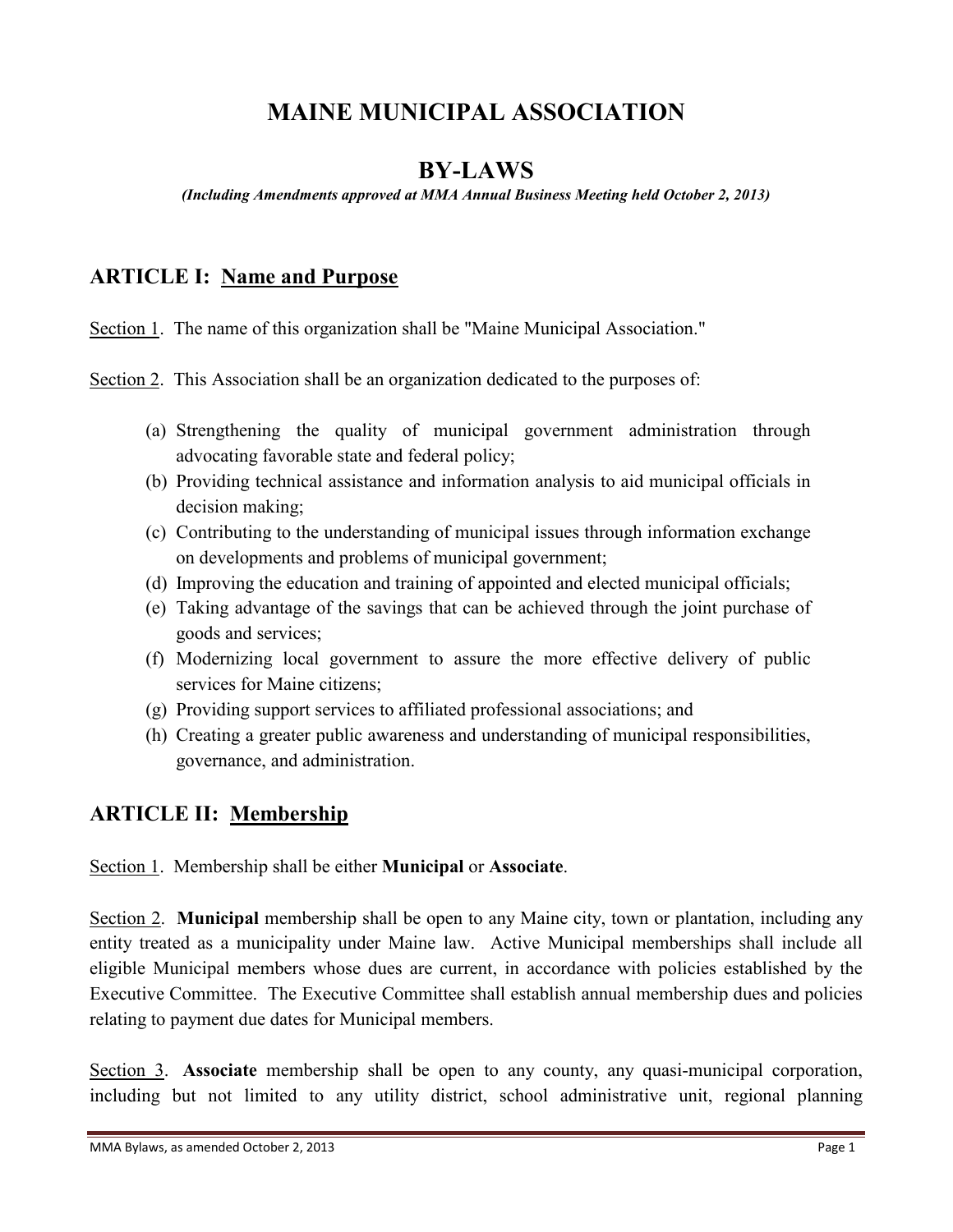commission, or council of governments in the State of Maine, and to any other entity that meets the definition of a "political subdivision" as defined in 14 M.R. S.A. §8102(3) or the definition of "State" as defined in 14 M.R.S.A §8102(4). Associate membership shall also be open to any Maine non-profit corporation which is organized and operated solely to provide essential governmental functions or services that lessen the burden of government, including organizations that (a) actually perform government services; (b) provide financial assistance or services directly to governmental units to assist such governmental unit in performing its functions; or (c) provide necessary public services that would otherwise be an expense of the government. Such organizations shall perform or fund an activity that the governmental unit considers to be its burden, and by its activity thereby lessen the burden of that governmental unit. Associate members that are Maine non-profit corporations shall at no time comprise more than Twenty percent (20%) in either, (a) the number of or (b) the revenues received from, the overall membership of the Association.

Section 4. Active Associate memberships shall include all eligible Associate members whose dues are current in accordance with policies established by the Executive Committee. The Executive Committee shall establish annual membership dues and policies relating to payment due dates for Associate members.

# **ARTICLE III: Affiliate and Patron Status**

Section 1. **Affiliate** status shall be open to county and regional municipal associations and municipal professional organizations in the State of Maine whose purpose is to provide collaboration and specialized training for municipal officials serving in a particular role or region. The Executive Committee shall act on requests for Affiliate status. There are no annual fees for Affiliate status. However, municipal professional organizations may contract with MMA for administrative services.

Section 2. **Patron** status shall be open to individuals, students, professionals, and businesses, whether private or public, for profit or non-profit, that provides direct services to municipalities or that have a general interest in municipal government. There are three Patron status categories: Individual, Professional or Business with varying levels of benefits and annual fees. Active Patron status shall include all Patrons whose fees are current in accordance with policies established by the Executive Committee. The Executive Committee shall establish annual fees and policies relating to payment due dates for Patrons.

### **ARTICLE IV: Governance**

Section 1. The Executive Committee shall be the governing body of the Maine Municipal Association. The President of the Association shall be the presiding officer of the Executive Committee. The Executive Committee shall have control and management of the Association and shall hold and manage all property of the Association.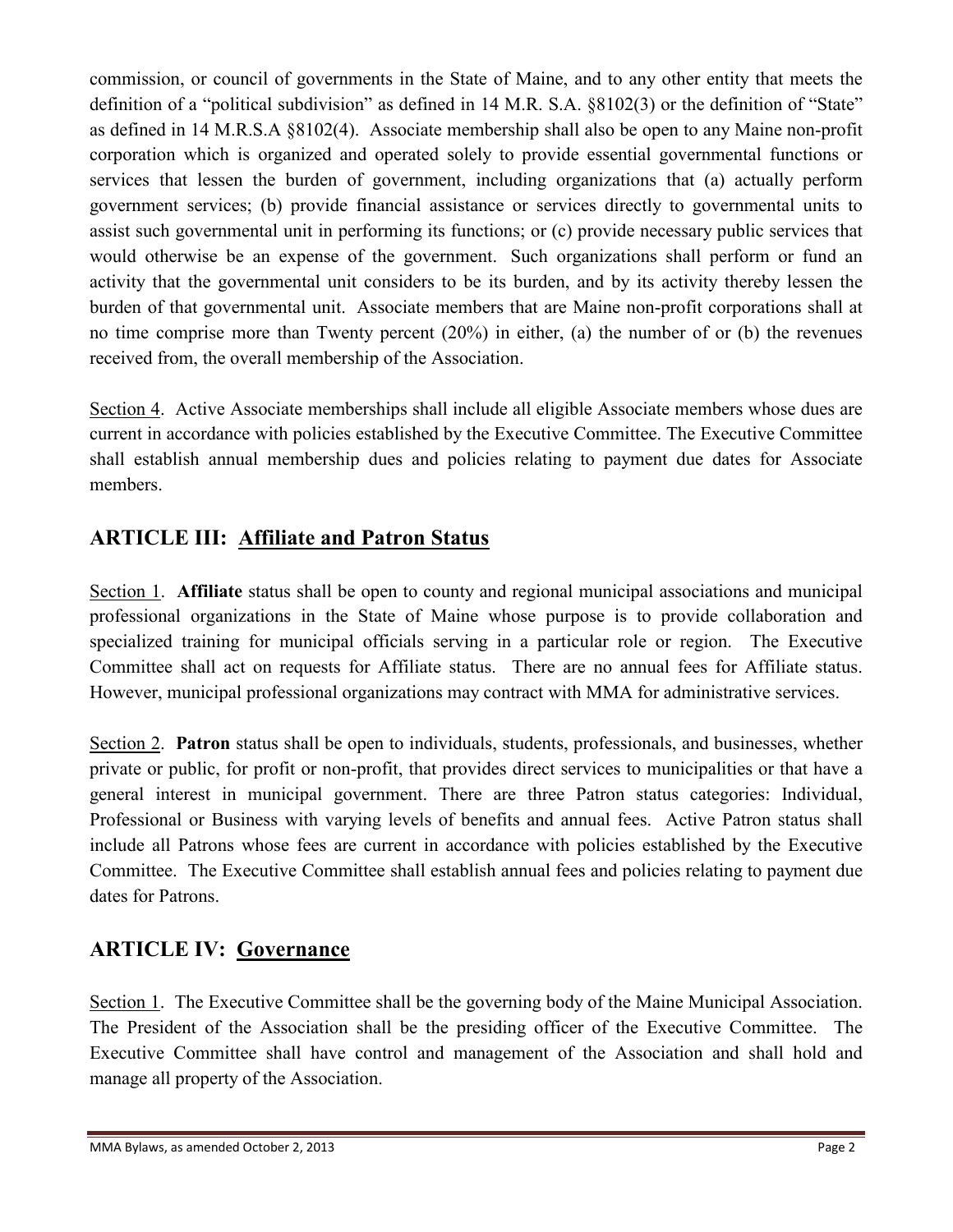Section 2. Officers: The officers of the Association shall be a President, a Vice-President, the Immediate Past President, and the Executive Director. Throughout their terms of office, each officer, with the exception of the Executive Director, shall hold the position of municipal officer, as defined in 1 M.R.S.A. §72(12), or the position of town or city manager or chief appointed administrative official, in an active Member municipality.

Section 3. Executive Committee: The Executive Committee of the Association shall consist of twelve (12) members, including the officers of the Association, with the exception of the Executive Director, and nine (9) Executive Committee members. Throughout their terms of office, each Executive Committee member shall hold the position of municipal officer, as defined in 1 M.R.S.A. §72(12), or the position of town or city manager or chief appointed administrative official, in an active Member municipality.

Section 4. Terms of Office: The President, Vice President and the Immediate Past President shall serve a single one-year term. At the end of the current President's one-year term, the Vice President shall assume the office of President and shall serve a term of one year. No person shall hold the office of President or Vice President unless, at the time of assuming their offices, they have served as a member of the Executive Committee for at least one (1) consecutive twelve-month period during the past five years**.** Executive Committee members shall serve a three-year term. No member of the Executive Committee may serve more than two consecutive three-year terms except to serve as President, Vice President or Immediate Past President.

Members of the Executive Committee serving two consecutive three-year terms will be required to take three full years off from the Executive Committee before being reappointed by the MMA President or nominated for another term on the Executive Committee.

If a person has been appointed or elected to fill a vacancy pursuant to Article IV, Section 9, or if the Vice President assumes the office of President pursuant to Article IV, Section 9, that remaining term shall not be counted for purposes of this section.

Section 5. Duties & Responsibilities: The President, Vice-President, Immediate Past President, and Executive Committee members shall perform the usual duties attendant upon their respective positions. The Executive Director shall manage the affairs of the Association under the direction of the Executive Committee, and on such terms and at such salary as the Executive Committee may from time to time prescribe. The Executive Director shall receive and disburse all monies of the Association and keep an accurate account of all financial transactions of the Association. The Executive Director shall ensure that the Association maintains adequate crime insurance. The Executive Committee shall select a competent auditing firm to audit the financial records of the Association at least once each year. The auditor's report shall be made available to members of the Association upon request.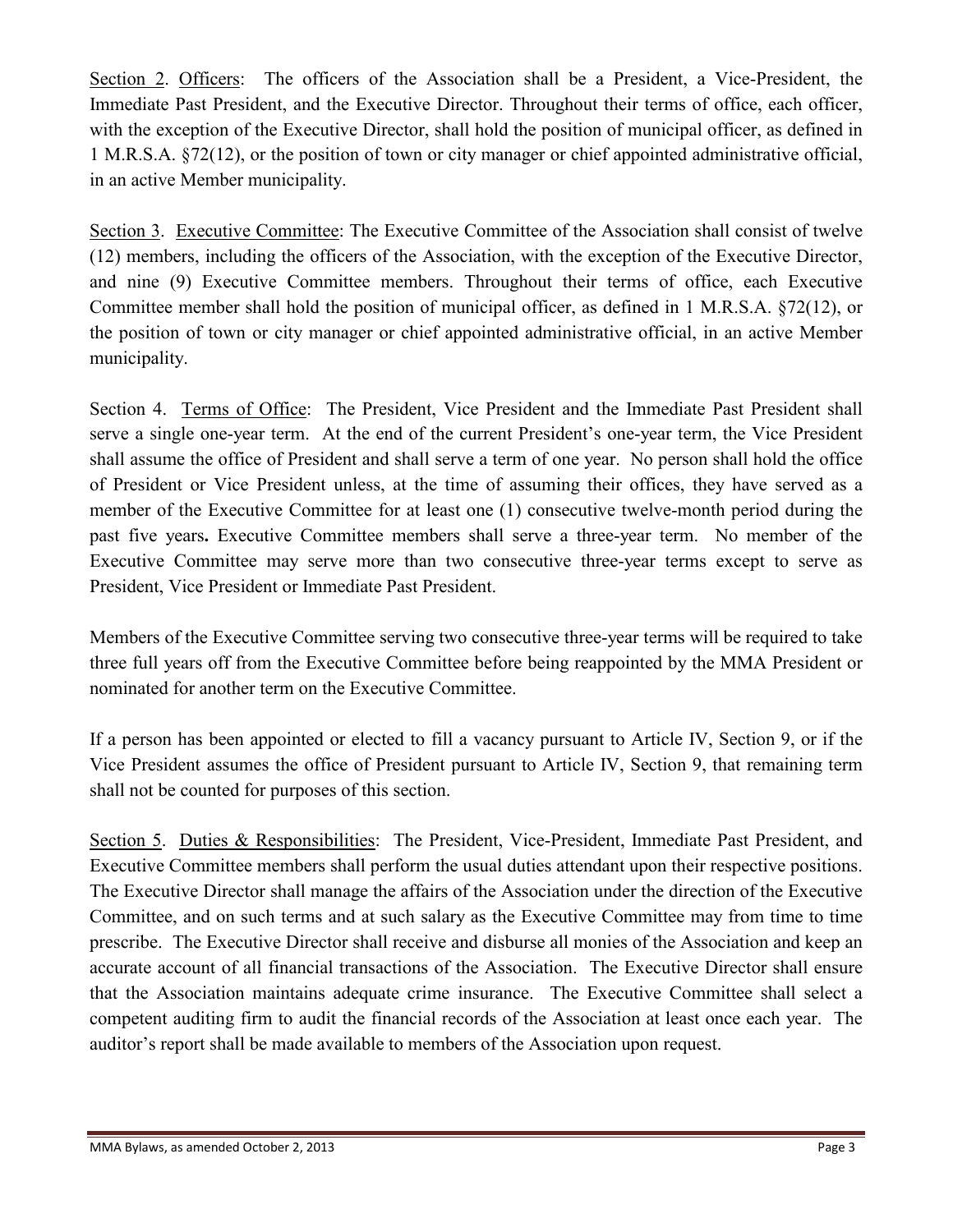Section 6. Meetings & Qualified Actions: Meetings of the Executive Committee shall be held at any time upon the call of the President or any three members of the Executive Committee. A majority of the total number of members of the Executive Committee then in office shall constitute a quorum for the transaction of business. A vote of a majority of the Executive Committee members present at a meeting, at which a quorum is present, shall be the act of the Executive Committee.

Section 7. Absences: If any member or member-elect of the Executive Committee is absent from more than three meetings of the Executive Committee called pursuant to Article IV, Section 6, within a calendar year, the position of that member shall be deemed vacant, unless declared otherwise by a majority vote of the whole Executive Committee, excepting that member, and the vacancy shall be filled in accordance with Article IV, Section 9.

Section 8. Standing/Subcommittees: The Executive Committee shall have the power to appoint standing or special committees from time to time as may be deemed necessary for the proper conduct of the affairs of the Association. No committee of the Association shall be authorized to create any financial liability unless first approved as to its purpose and amount by the Executive Committee.

Section 9. Vacancies: If a vacancy shall occur within the non-officer members of the Executive Committee, or if a member of the Executive Committee is elected as an officer, and except as provided in Article V, Section 1, the President, subject to the approval of a majority of the whole Executive Committee, shall appoint a qualified person to fill the remainder of the unexpired term.

If a vacancy shall occur in the office of the President, the Vice President shall immediately assume the office of President for the remainder of the President's unexpired term and, notwithstanding the oneyear term limitation set forth in Section 4 of this Article IV, shall subsequently serve a full one-year term as President pursuant to Section 4.

If a vacancy shall occur in the office of the Vice President, a qualified person shall be appointed by a majority of the whole Executive Committee to fill the remainder of the Vice President's unexpired term and, notwithstanding the one-year term limitation set forth in Section 4 of this Article IV, the person so appointed is eligible to be nominated and elected to serve a full one-year term as Vice President. The position of Vice President for the next year shall be elected by the membership pursuant to the nomination and election process set forth in Article V.

If a vacancy shall occur in the office of the Immediate Past President, or if no person who served as President in the preceding year is eligible to serve as Immediate Past President, and notwithstanding the one-year term limitation set forth in Section 4 of this Article IV, the MMA Executive Committee may appoint a Past President who holds municipal office to fill all or the remainder of the term.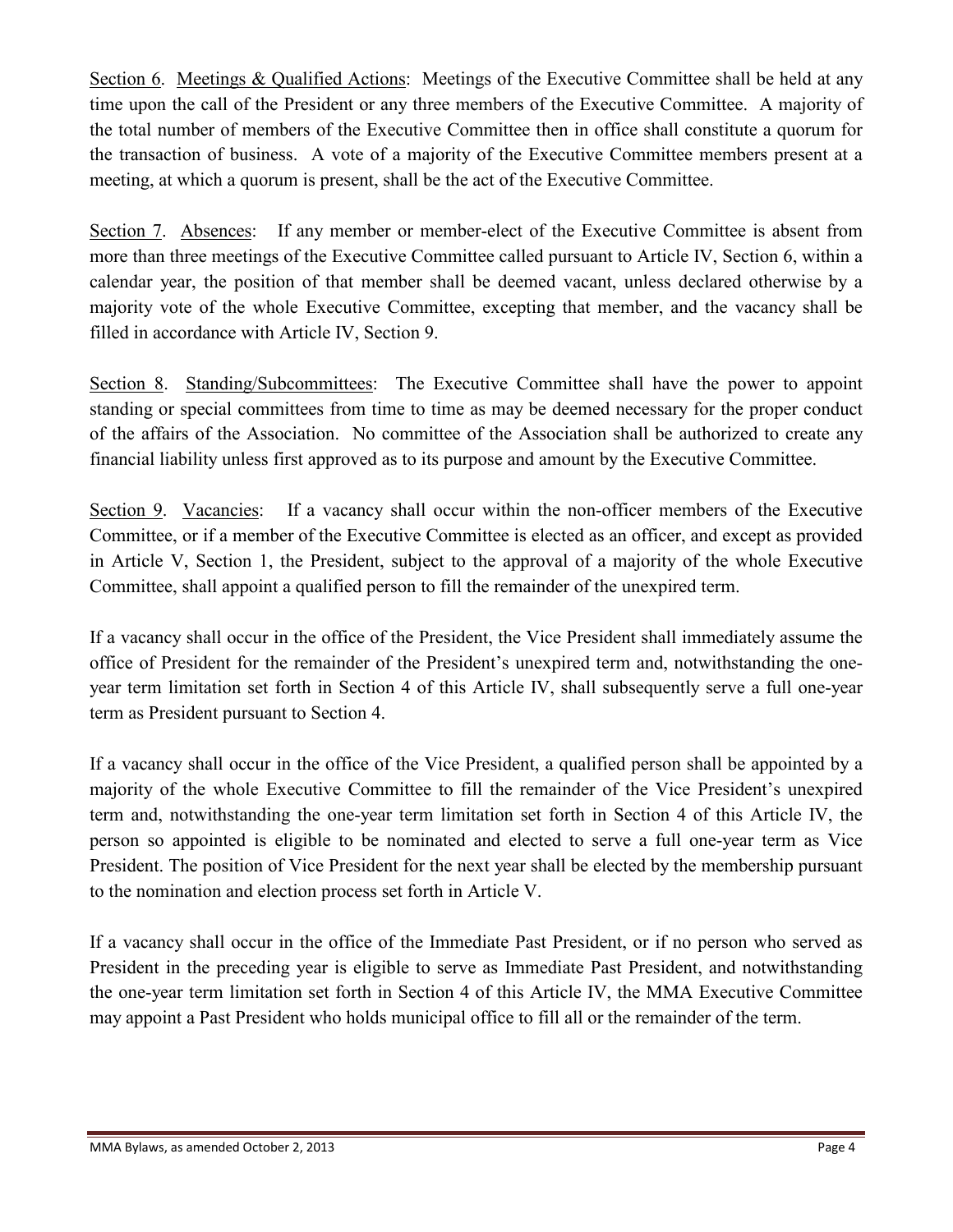### **ARTICLE V: Annual Elections**

#### **Election Process**

Section 1. The annual election for the Maine Municipal Association shall be set to occur in the month of August of each year. No later than One-Hundred-Twenty (120) days prior to each annual election, the Executive Committee shall fix the date and place of the annual election. At each annual election there shall be elected a Vice President who shall serve a term of one year and up to three Executive Committee members who shall each serve a term of three years or the remainder of a vacant term. All terms shall officially begin on January 1 of the next calendar year.

Section 2. At each annual election the Vice President and Executive Committee members shall be elected by a mail Ballot. Ballots shall be prepared and mailed by the Executive Director to the chief executive officer of each Municipal member at least Thirty (30) days prior to the day of the annual election. The mail Ballot shall contain a brief biographical sketch of each candidate. The Ballot may be cast by a majority of the municipal officers, or a municipal official designated by a majority of the municipal officers of each Municipal member. Ballots must be received by the MMA Executive Director no later than 12:00 noon on the day of the election. Ballots shall then be counted in an open process under the direction of the President of the Association.

#### **Nomination Process**

Section 3. No later than the end of February of each year, the President, with recommendations from the Executive Committee, shall appoint a five-member Nominating Committee, composed of two elected municipal officials, two Past Presidents and one member who is either the President of an affiliate organization or is a town or city manager or chief appointed administrative official. The Chair of the Nominating Committee shall be the Immediate Past President. If the Immediate Past President is unable to serve as the Chair, the MMA President shall appoint another Past President to serve as the Chair.

Section 4. No later than Ninety (90) days prior to the annual election, the Nominating Committee shall send Municipal members written notice of the Proposed Slate of Nominees for the Vice President and Executive Committee positions. In considering nominations to the Executive Committee, the Nominating Committee shall seek a representation from municipalities of various sizes which is reasonably balanced to reflect as nearly as possible the relative distribution of Maine's population among large and smaller municipalities.

Section 5. In the event that the Vice President is unable to serve as President, the Nominating Committee shall nominate a qualified person to be elected to the Presidency for a one-year term. In such event, nominations for President may also be made by petition in accordance with Section 6 of this Article.